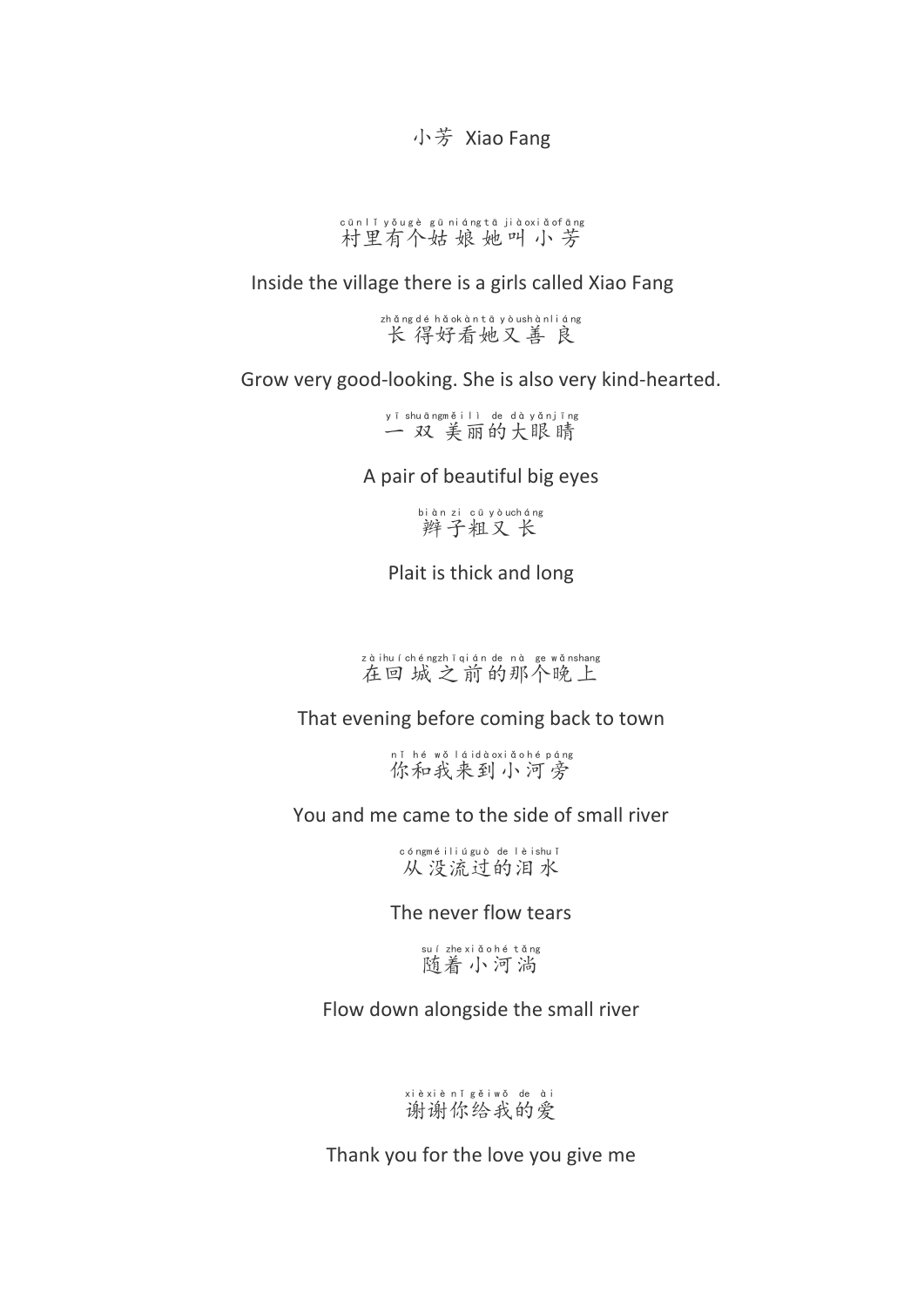

This present life I will not forget

谢谢你给我的温柔 xiè xiè nǐ gěi wǒ de wēn róu

Thank you for the tenderness you give me

伴我度过那个年代 bàn wǒ dù guò nà ge nián dài

Accompany me going through those years

村里有个姑娘她叫小芳 cūn lǐ yǒu gè gū niáng tā jiào xiǎo fāng

Inside the village there is a girls called Xiao Fang

长 得好看她又善 良 zhǎng déhǎo kàn tā yòushàn liáng

Grow very good-looking. She is also very kind-hearted.

一 双 美丽的大眼睛 yī shuāng měi lì de dà yǎn jīng

A pair of beautiful big eyes

辫子粗又长 biàn zi cū yòu cháng

Plait is thick and long

## xièxiènǐ gěiwǒ de ài<br>谢谢你给我的爱

Thank you for the love you give me

jīnshēngjīnshì wǒ bù wànghuái<br>今生今世我不忘 怀

This present life I will not forget

谢谢你给我的温柔 xiè xiè nǐ gěi wǒ de wēn róu

Thank you for the tenderness you give me